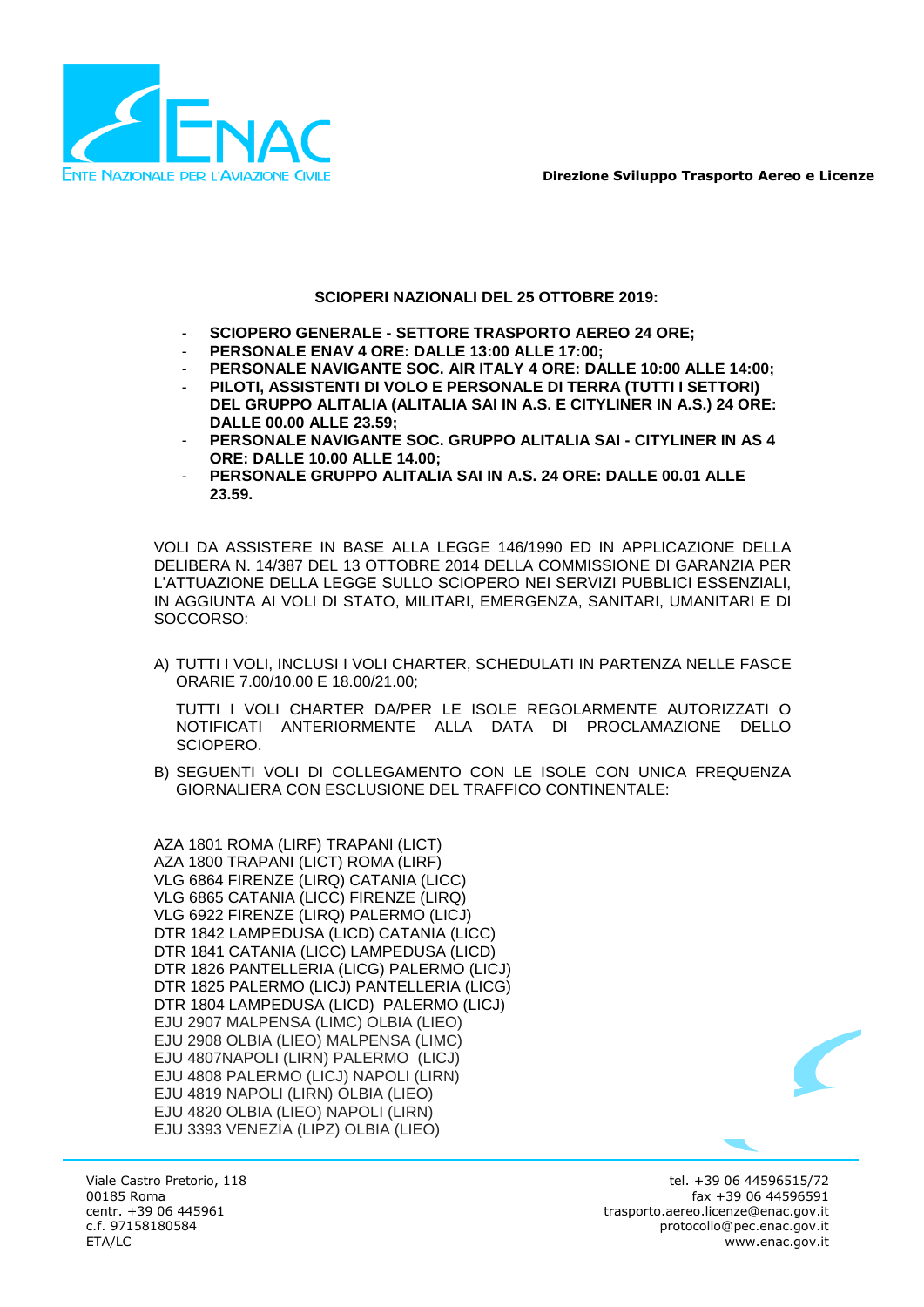

EJU 3394 OLBIA (LIEO) VENEZIA (LIPZ) RYR 1411 PISA (LIRP) COMISO (LICB) RYR 1412 COMISO (LICB) PISA (LIRP) RYR 8731 COMISO (LICB) MALPENSA (LIMC) RYR 9927 ALGHERO (LIEA) PISA (LIRP) RYR 9928 PISA (LIRP) ALGHERO (LIEA) RYR 4709 ALGHERO (LIEA) BERGAMO (LIME) RYR 9981 ALGHERO (LIEA) BOLOGNA (LIPE) RYR 9EJ BOLOGNA (LIPE) PALERMO (LICJ) RYR 230K PALERMO (LICJ) BOLOGNA-(LIPE) ISS 0657 MALPENSA (LIMC) CATANIA (LICC) VOE 1520 PALERMO (LICJ) GENOVA (LIMJ) VOE1727 GENOVA (LIMJ) CATANIA (LICC) VOE 1797 CAGLIARI (LIEE) TORINO (LIMF) VOE 1770 VERONA (LIPX) CAGLIARI (LIEE)

DOVRA' ESSERE COMUNQUE ASSICURATO L'ARRIVO A DESTINAZIONE DI TUTTI I VOLI NAZIONALI IN CORSO AL MOMENTO DELL'INIZIO DELLO SCIOPERO.

C) SONO ALTRESI' ASSICURATI:

- 1. LA PARTENZA DI TUTTI I VOLI SCHEDULATI IN ORARI ANTECEDENTI INIZIO ASTENSIONE E RITARDATI PER CAUSE INDIPENDENTI DALLA VOLONTÀ DELLE PARTI;
- 2. L'ARRIVO A DESTINAZIONE NEGLI AEROPORTI NAZIONALI DEI VOLI INTERNAZIONALI CON ORARIO STIMATO NON OLTRE TRENTA MINUTI PRIMI DALL'INIZIO DELLO SCIOPERO STESSO.
- D) VOLI INTERCONTINENTALI: TUTTI I COLLEGAMENTI INTERCONTINENTALI IN ARRIVO COMPRESI TRANSITI SU SCALI NAZIONALI NONCHÉ SEGUENTI VOLI INTERCONTINENTALI IN PARTENZA:

## **MEDIO ORIENTE**

AZA 812 FIUMICINO (LIRF) TELAVIV (LLBG) SVA 208 FIUMICINO (LIRF) RIYAD (OERK) MSR 706 MALPENSA (LIMC) CAIRO (HECA) MEA 236 MALPENSA (LIMC) BEIRUT (OLBA) RJA 102 FIUMICINO (LIRF) QUEEN ALIA (OJAI) IRA 750 MALPENSA (LIMC) TEHRAN (OIIE) KAC 166 FIUMICINO (LIRF) KUWAIT (OKBK) QTR 128 MALPENSA (LIMC) DOHA (OTHH) ISS 0803 MALPENSA (LIMC) CAIRO (HECA) ISS 8090 LAMEZIA T. (LICA) AL UDEID (OTBH) LMU 5012 ANCONA (LIPY) SHARM EL SHEIK (HESH) VLG 6948 FIUMICINO (LIRF) TEL AVIV (LLBG) IRA 750 MALPENSA (LIMC) TEHRAN (OIIE) ISS 803 MALPENSA (LIMC) CAIRO (HECA) ETH 735 MALPENSA (LIMC) ADDIS ABEBA (HAAB) ELY 386 MALPENSA (LIMC) TEL AVIV (LLBG) ELY 382 FIUMICINO (LIRF) TEL AVIV (LLBG) OMA 144 MALPENSA (LIMC) MUSCAT SEEB (OOMS) UAE 32L FIUMICINO (LIRF) DUBAI (OMDB) UAE 5RQ MALPENSA (LIMC) DUBAI (OMDB) UAE 136 VENEZIA (LIPZ) DUBAI (OMDB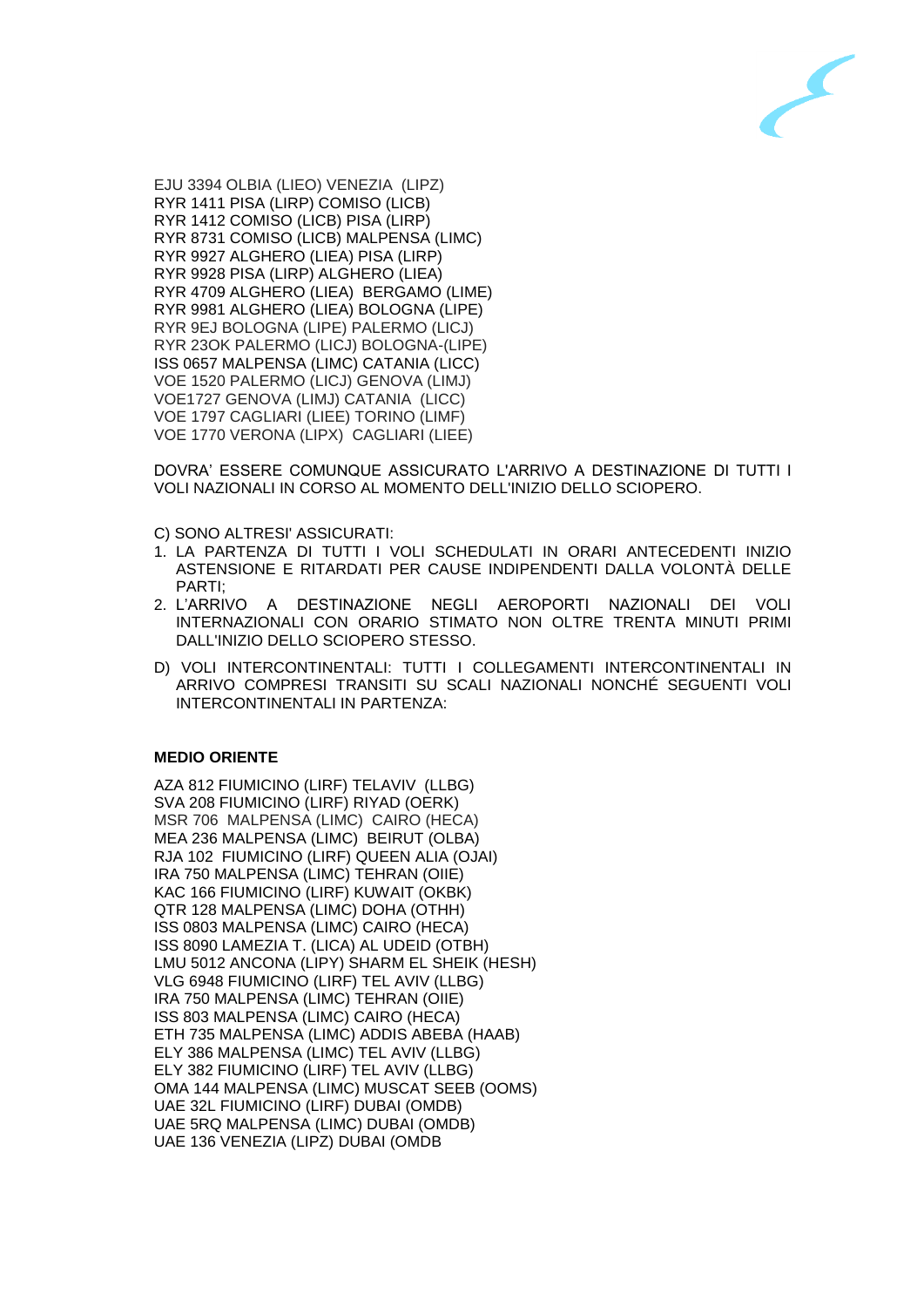

# **SUB AREA SUD EST ASIATICO**

CPA 292 FIUMICINO (LIRF) HONG KONG (VHHH) AZA 770 FIUMICINO (LIRF) DELHI (VIDP) THA 945 FIUMICINO (LIRF) BANGKOK (VTBS) SIA 355 MALPENSA (LIMC) SINGAPORE (WSSS) CAL 76 FIUMICINO (LIRF) TAIPEI *(*RCTP*)* CCA 950 MALPENSA (LIMC) BEIJING (ZBAA) CHH 7992 FIUMICINO (LIRF) CHONGQING (ZUCK) THY 1838 FIUMICINO (LIRF) SABIHA GÖKÇEN (SAW) ICV 5735 MALPENSA (LIMC) OSAKA (RJBB)

## **SUB AREA GIAPPONE E COREA**

AZA 784 FIUMICINO (LIRF) TOKYO NARITA (RJAA) KAL 932 FIUMICINO (LIRF) INCHEON (RKSI AAR 532 INCHEON (RKSI) VENEZIA (LIPZ) INCHEON (RKSI) AFL 264 FIUMICINO (LIRF) MOSCA (UUEE) TOKYO NARITA (RJAA)

#### **NORD AMERICA**

AZA 604 MALPENSA (LIMC) NEW YORK (KJFK) DAL 475 VENEZIA (LIPZ) NEW YORK (KJFK) AAL 43 VENEZIA (LIPZ) CHICAGO (KORD) AAL 719 FIUMICINO (LIRF) PHILADELPHIA (KPHL) ISS 0901 MALPENSA (LIMC) NEW YORK (KJFK) TSC 309 FIUMICINO (LIRF) TORONTO (CYYZ) ACA 893 FIUMICINO (LIRF) MONTREAL (CYUL) UAE 4PV MALPENSA (LIMC) NEW YORK (KJFK)

## **CENTRO AMERICA E SUB AREA CARAIBICA**

AZA 678 FIUMICINO (LIRF) SAN PAOLO (SBGR) BPA 1540 MALPENSA (LIMC) SANTO DOMINGO (MDSD)

#### **SUD AMERICA**

TAM 8063 MALPENSA (LIMC) GUARULHOS (SBGR)

#### **AFRICA**

TCV 631 MALPENSA (LIMC) CABO VERDE (GVAC) AZA 772 FIUMICINO (LIRF) MAURITIUS (FIMP)

MERCE DEPERIBILE ICV 0025 MALPENSA (LIMC) LUSSEMBURGO (ELLX)

POSIZIONAMENTO:

AZA 8000 REGGIO CALABRIA (LICR) LAMEZIA (LICA)